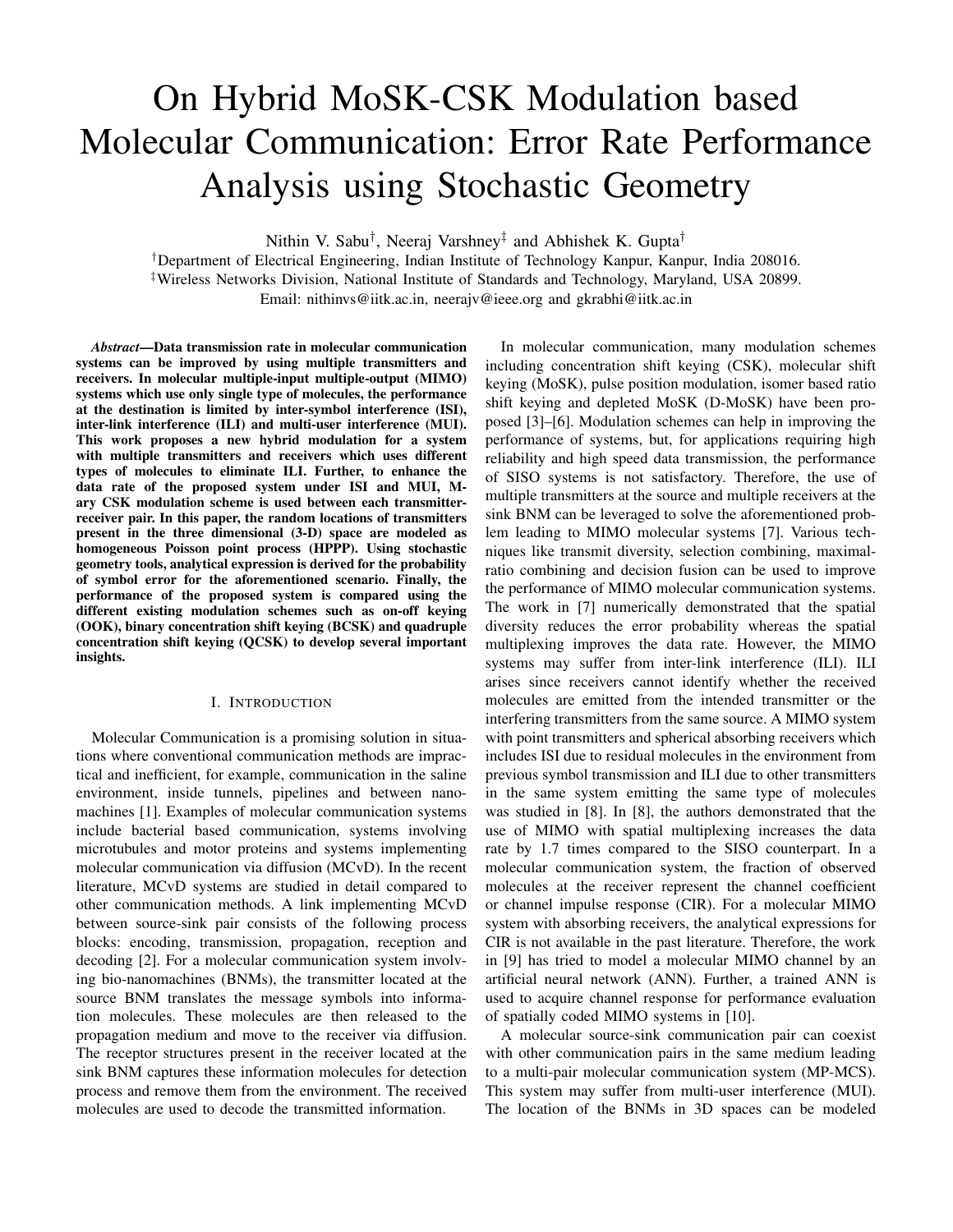using Poisson point process (PPP). For example, the spatial distribution of bacterial colonies inside cheese was proven to fit the Poisson process [11]. A SISO system with multiple BNMs with their location modeled in 3-D space as a spatial homogeneous Poisson point process (HPPP) was studied in [12]. Using stochastic geometry, a general model for collective signal strength in a large-scale SISO system with and without molecule degradation was discussed in [13]. Also, the bit error probability for a passive receiver and a fully absorbing receiver was derived in [13].

A multi-pair MIMO molecular system suffers from all three types of interferences: ISI, ILI and MUI [8], [10]. Due to ILI, in MIMO systems with point transmitters and fully-absorbing spherical receivers, the CIR is obtained using simulation based approaches [8], [10] owing to lack of analytical expression. Also, for multi-pair MIMO molecular systems with multiple transmitters and receivers, there is no work in literature which models the location of interferers in 3-D space as random.

In this paper, we consider a molecular communication system having multiple transmitters at the source and receivers at the sink BNM in a 3-D medium and propose a hybrid modulation scheme combining MoSK and CSK. The random locations of these source BNMs are modeled as uniform PPP in the 3-D space outside the tagged receiver volume. In the proposed hybrid MoSK-CSK modulation based system, each transmitter-receiver link in a source-sink pair uses M-ary CSK modulation with different transmitter-receiver links using different type of molecules. Thus, the modulation scheme consists of MoSK along with M-ary CSK to form hybrid modulation. The use of different type of molecules across links completely avoids inter-link interference at any receiver of a sink BNM since the molecules from undesired transmitters of the paired source do not interfere. Due to the absence of ILI, the analytical expression for channel response can be applied to the system instead of just the numerical results via simulation-based approaches. Also, the molecules of same type from other interfering sources arriving at the receiver reduces, and hence MUI also reduces, compared to that of MIMO systems using the single type of molecules for all links. Using stochastic geometry, we develop an analytical framework to study this system and derive the analytical expression for probability of symbol error for various  $M$ -ary CSK modulation schemes.

*Notations:* Boldface lowercase letters (*e.g.* x) represent coordinates/vectors. erf  $(\cdot)$ , erfc  $(\cdot)$  and  $\mathbb{E}[\cdot]$  denote error function, complementary error function and expectation operator, respectively.

## II. SYSTEM MODEL

In this paper, we consider a molecular communication system with multiple sources and one sink as shown in Fig. 1, where only one source randomly communicates to a sink and others act as interfering sources in a 3-D homogeneous pure-diffusive fluid medium.



Fig. 1. Schematic diagram of a tagged receiver at origin and the source BNMs distributed as uniform PPP in a 3-D environment.

## *A. Transmitter-Receiver Links*

The schematic diagram of a single source-sink pair is shown in Fig. 2. Each source-sink pair consists of a source BNM having  $N$  point transmitters attached to it and a sink BNM with  $N$  fully absorbing spherical receivers. The  $n$ th receiver has radius  $r_n$  and volume  $V_n$ . A typical transmitter-receiver link between nth transmitter and nth receiver uses  $M$ -ary CSK modulation and use molecules of type- $n$  different from the molecules used by the other transmitter-receiver links. As shown in Fig. 2, the source first converts the serial information bits to N parallel bit sequences of length  $\log_2 M$  at each time slot, and then each point transmitter emits molecules to the propagation medium according to M-ary CSK modulation. Therefore, the bit rate  $(R_b)$  of this system is  $R_b = N \log_2(M)$ per symbol period. At the sink,  $N$  spherical receivers with receptors which bind to only one type of molecule count the absorbed molecules and after demodulation, the obtained bit sequence is finally converted to serial form. Similar to several existing works [8], [10], [13], the transmitter-receiver couples are assumed to be perfectly synchronized, and the spherical absorbing receiver can count all of the absorbed molecules. The source and sink are assumed to be entirely transparent to the signal molecule diffusion, except for absorption by the corresponding receiver structures. Further, as mentioned earlier, this work considers that each of the receivers can detect only the type of information molecule which is emitted by its coupled transmitter. This assumption is justified since the number of molecule types that can be identified by a BNM is constrained due to its limited size and limited complexity [14]. Moreover, the advantage of using different type of information molecules for different transmitter-receiver link is the elimination of ILI which is prevalent in systems with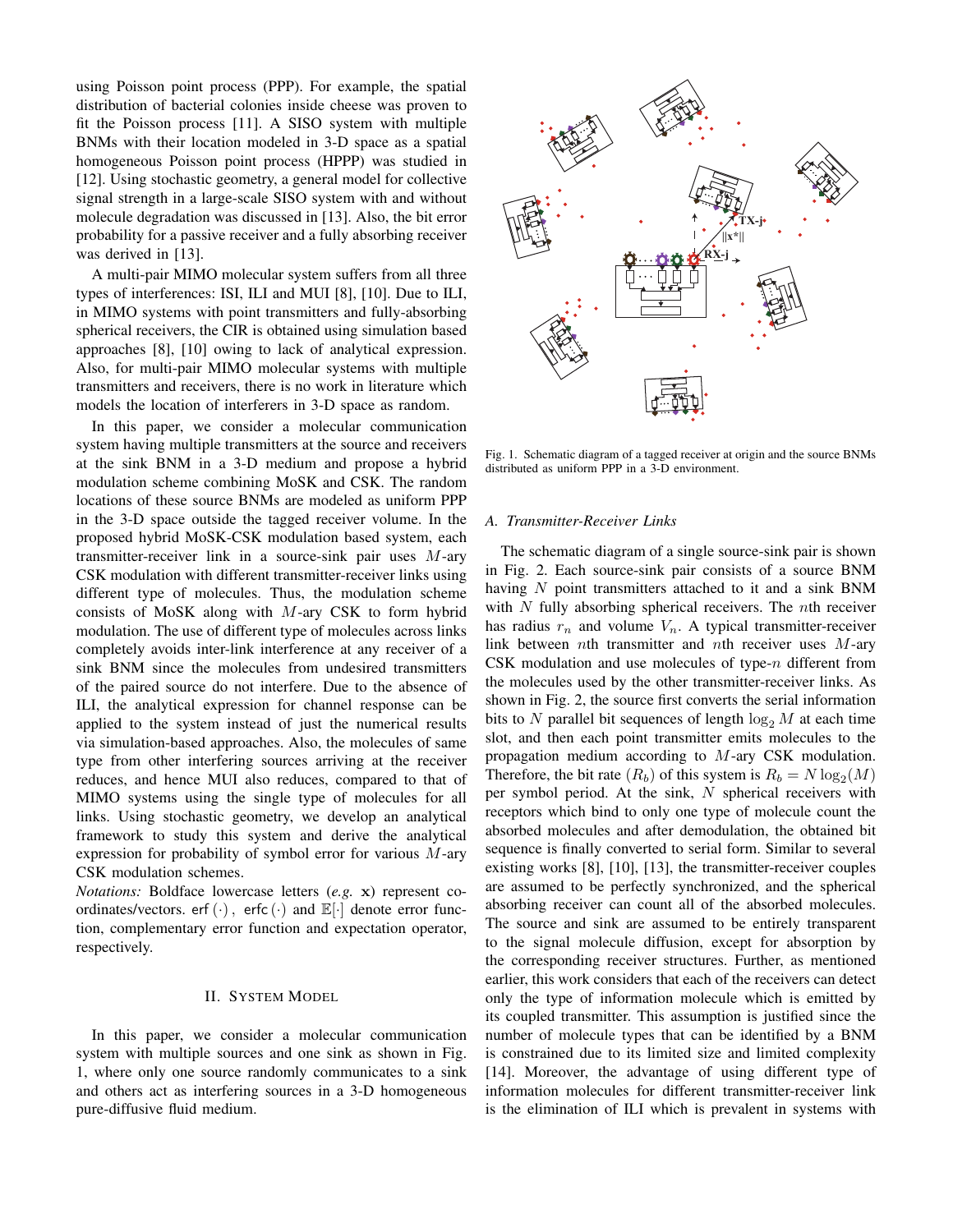

Fig. 2. Schematic diagram of a source-sink pair, where different colours represent transmitter-receiver links use different types of molecules.

multiple transmitters and receivers which use single type of information molecules. The separation between the spherical receivers in the proposed system also has no impact on the performance due to the absence of ILI.

## *B. Source-Sink Pairs*

The locations of the centroid of all sources are modeled as HPPP in a three dimensional (3-D) space of  $\mathbb{R}^3$  with density  $\lambda$ . Let  $\Phi_j = {\mathbf{x}_{ji}, i \in \mathbb{N}}$  be the point process representing locations of jth point transmitter  $\mathcal{T}_{S_i,\mathbf{x}_{ji}}$  of all source  $S_i$ . The *i*th sink is denoted by  $K_i$  and is paired with  $S_i$ . Independent displacement of points in PPP according to some probability distribution will also be PPP according to displacement theorem [15]. Therefore,  $\Phi_j$  is a PPP. Let us consider a typical pair  $S_0 - K_0$  where a jth receiver  $\mathcal{R}_{\mathcal{K}_0,\mathbf{0}}$ of sink 0 is considered at the origin. For this tagged receiver, the  $\Phi_j$  can be modeled as PPP outside the receiver  $(\mathbb{R}^3 \setminus V_j)$ with intensity  $\lambda$ . The desired transmitter  $\mathcal{T}_{\mathcal{S}_0,\mathbf{x}_{j0}}$  of the desired source  $S_0$  is a part of the PPP  $\Phi_j$ , as allowed by Slivnyak theorem [15] without affecting the results. For analysis, we consider that there are multiple sources and only a single sink in the 3-D space since the analytical formula for CIR is not available in the current existing literature for a system with multiple fully-absorbing spherical receivers which absorbs the same type of information molecules.

## *C. Molecular Signal with Degradation*

For a point source located at a distance  $r$  away from the center of an spherical receiver of radius  $r_n$ , the hitting rate of molecules at the receiver is given as [16],

$$
q(t'|r) = \frac{r_n}{r} \frac{r - r_n}{\sqrt{4\pi Dt'^3}} \exp\left\{-\frac{(r - r_n)^2}{4Dt'}\right\},\qquad(1)
$$

where  $D$  denotes the diffusion coefficient, which depends on the characteristics of the molecule and the fluid environment. The detection performance can be improved by introducing adequate amount of molecular degradation [17]. The molecule should reach the receiver boundary before its degradation and it should not reside in the environment more than symbol time in order to avoid ISI. The rate of degradation of molecule  $(\mu_d)$  depends on the half-life  $(\Lambda_{1/2})$  of molecule undergoing degradation, i.e.,  $\mu_d = \ln(2)/\Lambda_{1/2}$ .

The fraction of non-degraded molecules absorbed by the spherical receiver within an arbitrary time  $t$  since transmission time can be obtained as [17],

$$
f(\mu_d, t \mid r) = \int_0^t q(t' \mid r) e^{-\mu_d t'} dt'
$$
  
\n
$$
= \frac{1}{2} \frac{r_n}{r} \exp\left(-\sqrt{\frac{\mu_d}{D}}(r - r_n)\right)
$$
  
\n
$$
\times \left[ \exp\left(2\sqrt{\frac{\mu_d}{D}}(r - r_n)\right) \text{erfc}\left(\frac{r - r_n}{\sqrt{4Dt}} + \sqrt{\mu_d t}\right) + \text{erfc}\left(\frac{r - r_n}{\sqrt{4Dt}} - \sqrt{\mu_d t}\right) \right].
$$
 (2)

The above equation shows that the fraction of molecules absorbed at the spherical receiver reduces with increase in  $\mu_d$  [17]. For the scenario with no molecular degradation, *i.e.*,  $\mu_d = 0$ , the above expression simplifies as,

$$
f(0, t | r) = \frac{r_n}{r} \text{erfc}\left(\frac{r - r_n}{\sqrt{4Dt}}\right).
$$
 (3)

#### *D. Channel Model*

As stated earlier, each of the transmitter-receiver link uses M-ary CSK modulation for communication. At time instant k, the jth  $(1 \le j \le N)$  transmitter  $\mathcal{T}_{\mathcal{S}_i, \mathbf{x}_{ji}}$  of the *i*th source machine  $S_i$  randomly located at  $x_{ji} = x$  emits  $u^j_x[k] =$  $Q_m$ ,  $0 \le m \le M - 1$  molecules at the beginning of symbol period  $T_s$  corresponding to the message symbol  $s_x^j[k] = S_m$ . For example, in OOK modulation, the *j*th transmitter emits either no molecules ( $Q_0 = 0$ ) or  $Q_1$  number of molecules corresponding to bit 0 or 1.

Let us consider a typical jth receiver of pair  $S_0 - K_0$ , located at the origin. We assume a discrete time channel model with channel memory of length L, where  $h_{\mathbf{x}}^{j}[l]$  denotes the channel impulse response at lth time instant for the channel between the typical receiver and the j<sup>th</sup> transmitter of the *i*th source  $S_i$ which is randomly located at x according to uniform PPP. The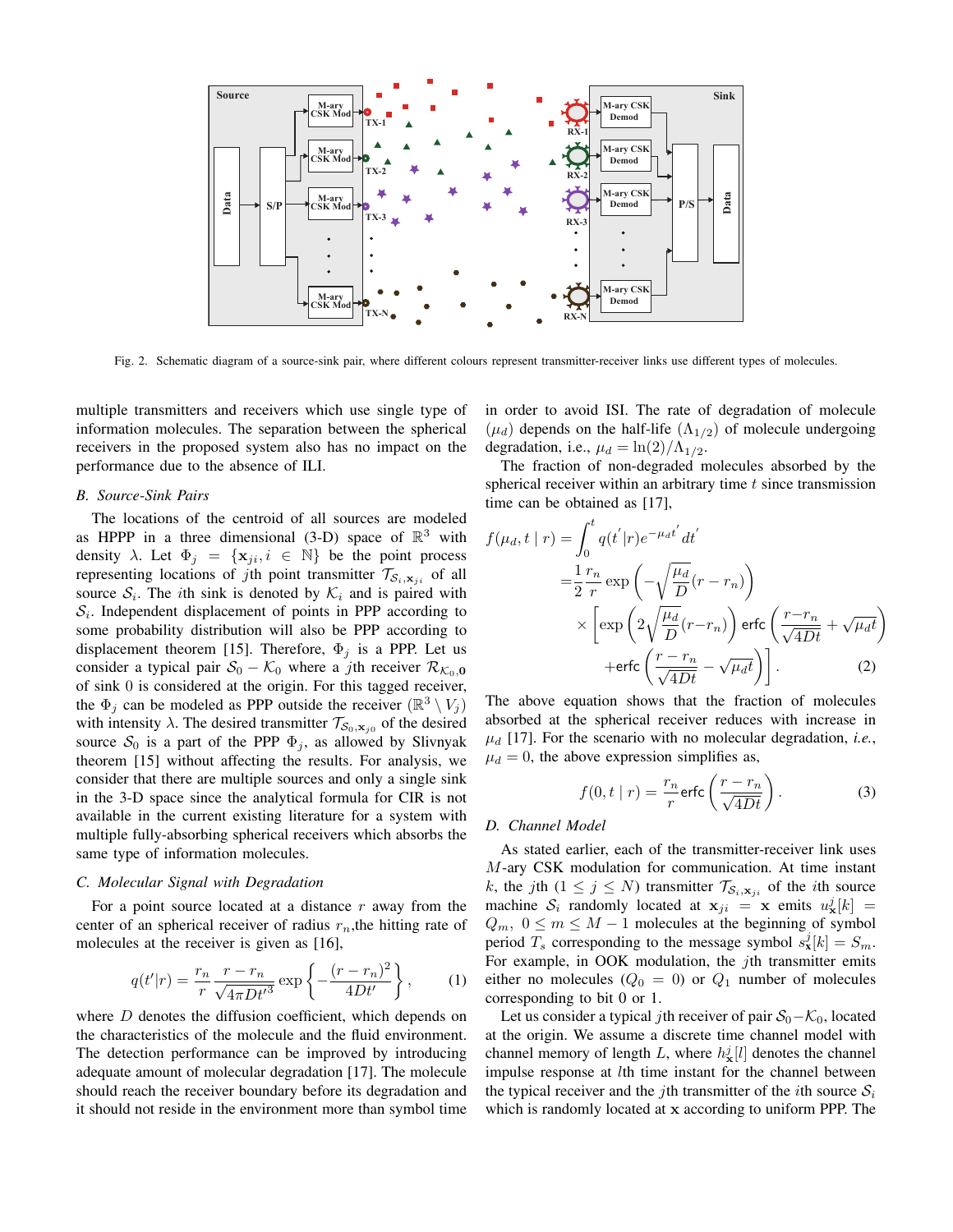$CIR$  at the *l*th time instant, which is the fraction of molecules absorbed between  $l_s$  and  $(l+1)T_s$  can be obtained from (2) and is given as,

$$
h_{\mathbf{x}}^{j}[l] = f(\mu_{d}, (l+1)T_{s} \mid ||\mathbf{x}||) - f(\mu_{d}, lT_{s} \mid ||\mathbf{x}||). \tag{4}
$$

Let the jth transmitter of the desired pair source  $S_0$  be located at x<sup>\*</sup>. Considering the hitting of information molecules on the receiver as success events, the number of molecules that were transmitted from  $\mathcal{T}_{\mathcal{S}_0,\mathbf{x}}$  and detected by the *j*th spherical receiver at kth time instant follows Binomial distribution with parameters  $(u_x^j[k-l], h_x^j[l])$ . We approximate it to Poisson distribution assuming the number of information molecules  $u^j_{\mathbf{x}}[k-l]$  is large and the hitting probability  $h^j_{\mathbf{x}}[l]$  is small. Note that the sum of independent Poisson random variables follows Poisson distribution. Thus, the total number of molecules received at the *j*th receiver in k th time instant  $y_0^j[k]$  follows 0 Poisson distribution with parameter  $\Sigma$  $\mathbf{x} \in \Phi_j$  $\sum^L$  $_{l=0}$  $h_{\mathbf{x}}^j[l]u_{\mathbf{x}}^j[k-l].$ That is,

$$
y_{0}^{j}[k] \sim \mathcal{P}\left(\overbrace{h_{\mathbf{x}^{*}}^{j}[0] u_{\mathbf{x}^{*}}^{j}[k]} + \sum_{l=1}^{L} h_{\mathbf{x}^{*}}^{j}[l] u_{\mathbf{x}^{*}}^{j}[k-l] + \underbrace{\sum_{\mathbf{x} \in \Phi_{j} \setminus \{\mathbf{x}^{*}\}} \sum_{l=0}^{L} h_{\mathbf{x}}^{j}[l] u_{\mathbf{x}}^{j}[k-l]}_{\text{MUI}}\right),
$$
\n(5)

where  $\mathcal{P}(\cdot)$  represents Poisson distribution. The number of molecules received at the tagged receiver located at the origin is the sum of molecules corresponding to the desired symbol, previous symbol molecules which causes ISI, and molecules of the same type from other interfering transmitters which result in MUI.

#### III. PROBABILITY OF SYMBOL ERROR ANALYSIS

For simplicity, we consider that all the  $j$ th transmitters of all sources of multiple pair system are sending the same symbols  $s^{j}[k]$  with probability of sending  $S_m$  as  $P_{S_m}$  at any time instant  $k$ . The sink BNM uses fixed threshold detection in which at every symbol period the counted number of molecules are compared with the predetermined threshold values  $(\tau_0, \tau_1, ..., \tau_M)$  and is decoded as  $S_m$  if the received molecules count is between  $\tau_m$  and  $\tau_{m+1}$ . Let the decoded symbol at the kth time instant be  $\hat{s}^j[k]$  and  $P^j_{m,se}[k] =$  $P^j\left(\hat{s}^j[k] \neq S_m \mid s^j[k] = S_m, s^j[k-L-1:k-1]\right)$  at the kth time instant be the probability of event that the sink fails to decode  $\hat{s}^{j}[k] = S_m$  corresponding to the tagged receiver j given that the transmitted symbol is  $s^j[k] = S_m$  and the previous symbols  $s^{j}[k - L - 1 : k - 1]$ . The probability of

symbol error  $P_{se}^{j}[k]$  during time instant k at tagged receiver conditioned on L previous symbols is given by

$$
P_{\rm se}^{j}[k] = \sum_{m=0}^{M-1} P_{S_m} \underbrace{P^{j} (s^{j}[k] \neq S_m | s^{j}[k] = S_m, s^{j}[k-L-1:k-1])}_{\triangleq P_{m, \rm se}^{j}[k]}.
$$
 (6)

# *A. System with One Source and One Sink*

To solve the expression for  $P_{m,\text{se}}^j[k]$  in (6), we first consider a system with only one source-sink pair which implies lack of MUI. In this scenario, the number of molecules received at the tagged receiver at the kth time slot follows Poisson distribution with parameter  $\sum_{l=0}^{L} h_{\mathbf{x}^*}^j[l]u_{\mathbf{x}^*}^j[k-l]$ . Here the only source of interference is due to the ISI of the desired transmitter located at  $x^*$ . The mth symbol is not decoded as  $S_m$  when the absorbed number of molecules at the kth time slot is not in the limit of lower and upper threshold values  $\tau_m$ and  $\tau_{m+1}$ . Then,

$$
P_{m,\text{se}}^{j}[k] = 1 - \sum_{n=\tau_m}^{\tau_{m+1}} \frac{1}{n!} \exp\left(-\sum_{l=0}^{L} h_{\mathbf{x}^*}^{j}[l] u_{\mathbf{x}^*}^{j}[k-l]\right) \times \left(\sum_{l=0}^{L} h_{\mathbf{x}^*}^{j}[l] u_{\mathbf{x}^*}^{j}[k-l]\right)^{n}.
$$
 (7)

## *B. System with Multiple Sources and One Sink*

We now consider a system with multiple sources which includes both ISI and MUI. Let  $z^{j}(k, ||\mathbf{x}||)$  be the number of molecules absorbed by tagged receiver that were emitted by the jth transmitter located at x, *i.e.,*

$$
z^{j}(k, \|\mathbf{x}\|) = \sum_{l=0}^{L} h_{\mathbf{x}}^{j}[l] u_{\mathbf{x}}^{j}[k-l]
$$
 (8)

and let  $Z^{j}(k)$  be the total number of received molecules from all jth transmitters, *i.e.,*

$$
Z^{j}(k) = \sum_{\mathbf{x} \in \Phi_{j}} z^{j}(k, \|\mathbf{x}\|). \tag{9}
$$

Then, the expression for  $P_{m,\text{se}}^j[k]$  can be solved as,

$$
P_{m,\text{se}}^{j}[k] = 1 - \mathbb{E}_{\Phi_j} \left[ \sum_{n=\tau_m}^{\tau_{m+1}} \frac{1}{n!} \exp\left(-Z^j(k)\right) (Z^j(k))^n \right]. \tag{10}
$$

Note that,

$$
\exp\left(-Z^{j}(k)\right)(-Z^{j}(k))^{n} = \frac{\mathrm{d}^{n}\exp\left(-\rho Z^{j}(k)\right)}{\mathrm{d}\rho^{n}}\bigg|_{\rho=1}.
$$
 (11)

Now, from (10) we get

$$
P_{m,\text{se}}^{j}[k] = 1 - \mathbb{E}_{\Phi_j} \left[ \sum_{n=\tau_m}^{\tau_{m+1}} \frac{\exp(-Z^j(k))(-Z^j(k))^n}{(-1)^n n!} \right]
$$

$$
= 1 - \sum_{n=\tau_m}^{\tau_{m+1}} \frac{1}{(-1)^n n!} \frac{\mathrm{d}^n \mathcal{L}_{Z^j(k)}(\rho)}{\mathrm{d}\rho^n} \bigg|_{\rho=1} . \tag{12}
$$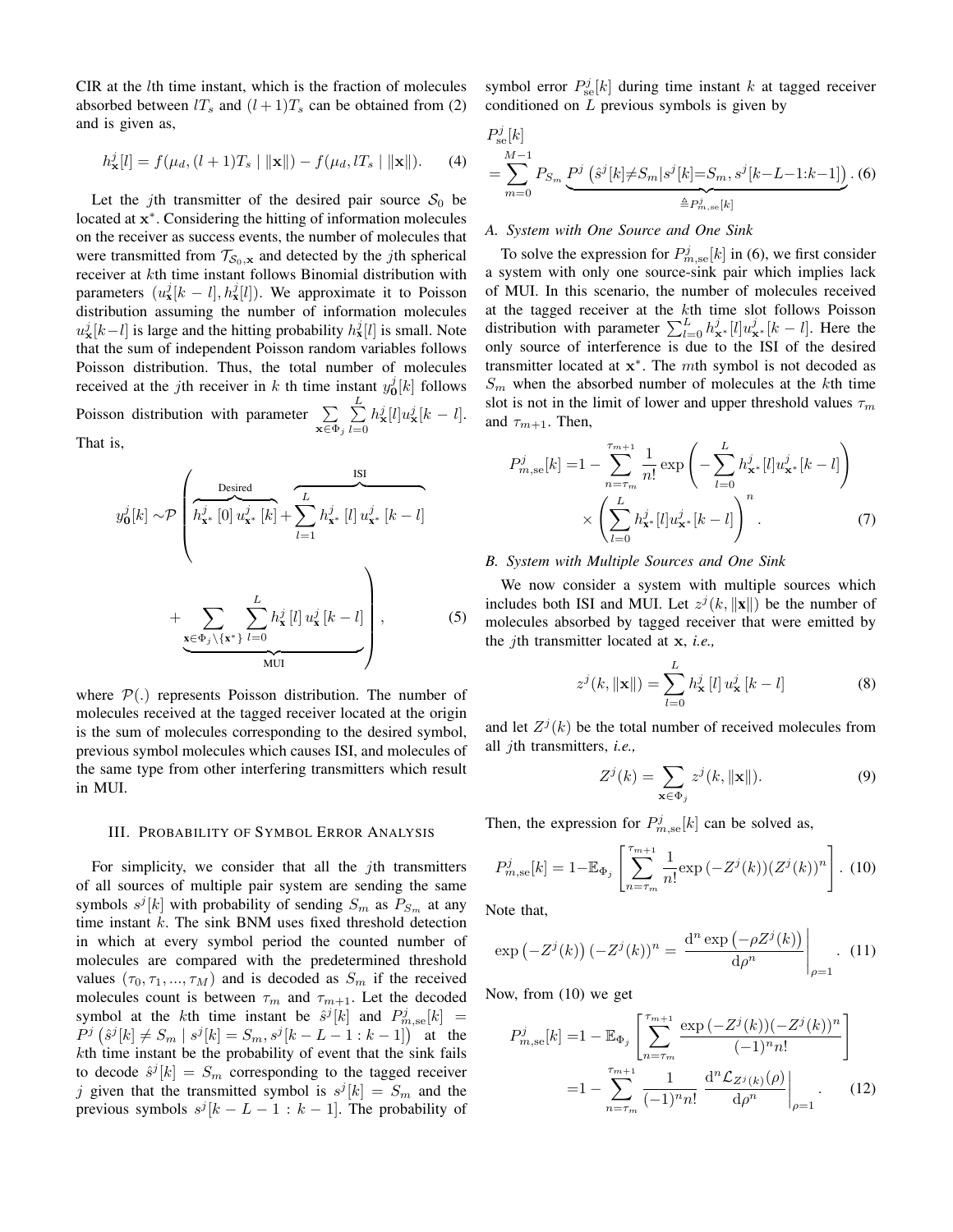Here,  $\mathcal{L}_{Z^{j}(k)}(\rho)$  is the Laplace functional of  $Z^{j}(k)$  which can be obtained as

$$
\mathcal{L}_{Z^{j}(k)}(\rho) = \mathbb{E}\left[\exp\left(-\rho \sum_{\mathbf{x}\in\Phi_{j}} z^{j}(k, \|\mathbf{x}\|)\right)\right]
$$

$$
= \exp\left(-4\pi\lambda \int_{r_{j}}^{\infty} (1 - \exp(-\rho z^{j}(k, r)))r^{2} dr\right).
$$
(13)

Using the Laplace functional (13) and Bell polynomial version of Faa di Bruno's formula, [18, eq.(2.2)],

$$
\frac{d^n \mathcal{L}_{Z^j(k)}(\rho)}{d\rho^n}\Big|_{\rho=1}
$$
  
=  $\exp\left\{-4\pi\lambda \int_{r_j}^{\infty} (1 - \exp\{-z^j(k,r)\}) r^2 dr\right\}$   
 $\times (-1)^n \times \sum_{k=0}^n \mathfrak{B}_{n,k}(\mathbf{p}(k,\lambda)),$  (14)

where  $\mathbf{p}(k, \lambda) = [p_1(k, \lambda), p_2(k, \lambda), ..., p_{n-k+1}(k, \lambda)]$  and

$$
p_i(k,\lambda) = 4\pi\lambda \int_{r_j}^{\infty} \exp\{-z^j(k,r)\}(z^j(k,r))^i r^2 dr.
$$

The quantity  $\mathfrak{B}_{n,k}(\mathbf{p}(k,\lambda))$  in (14) is the incomplete exponential Bell polynomial which can be represented as,

$$
\mathfrak{B}_{n,k}(\mathbf{p}(k,\lambda)) = \sum \frac{n!}{j_1! j_2! \dots j_{n-k+1}!} \prod_{v=1}^{n-k+1} \left( \frac{p_v(k,\lambda)}{v!} \right)^{j_v}.
$$
\n(15)

In (15) the sum is taken over all non-negative integers  $j_1, j_2, ..., j_{n-k+1}$  such that  $j_1 + j_2 + ... + j_{n-k+1} = k$  and  $1j_1 + 2j_2 + ... + (n - k + 1)j_{n-k+1} = n$ . Substituting (14) in (12) , we get the following theorem.

Theorem 1. *The probability of symbol error for* m*th symbol in a multi-pair molecular system with hybrid MoSK-CSK modulation is given as*

$$
P_{m,\text{se}}^{j} = P^{j} \left( \hat{s}^{j}[k] \neq S_{m} \mid s^{j}[k] = S_{m}, s^{j}[k-L-1:k-1] \right)
$$

$$
= 1 - \exp \left\{ -4\pi \lambda \int_{r_{j}}^{\infty} (1 - \exp\{-z(k,r)\}) r^{2} dr \right\}
$$

$$
\times \sum_{n=\tau_{m}}^{\tau_{m+1}} \frac{1}{n!} \mathfrak{B}_{n}(\mathbf{p}(k,\lambda)), \tag{16}
$$

where  $\mathfrak{B}_n(\mathbf{p}(k,\lambda)) = \sum_{k=0}^n \mathfrak{B}_{n,k}(\mathbf{p}(k,\lambda)).$   $\mathfrak{B}_{0,0}(\mathbf{p}(k,\lambda)) =$ 1 and  $\sum_{k=1}^{n} \mathfrak{B}_{n,k}(\mathbf{p}(k,\lambda))$  *is the nth complete exponential Bell polynomial.*

## IV. NUMERICAL RESULTS

In this section, we present the numerical results for the probability of symbol error of the proposed system. All the derived analytical results are compared with the results obtained using Monte Carlo based simulation approach. For (7) particle based simulation is also used. In particle based simulation approach,



Fig. 3. Symbol error probability versus distance between point transmitter and spherical receiver  $(r-r_j)$  in a system with single link. The probability of symbol error increases with an increase in distance between point transmitter and spherical receiver. OOK modulation performs better than others.



Fig. 4. Probability of miss detection versus threshold  $\tau_1$ . The probability of miss increases with an increase in the threshold value  $\tau_1$  and decreases with increase in transmitter density.

the emitted molecules from the transmitter propagates via Brownian motion and are absorbed at the paired spherical absorbing receiver at the sink. The displacement of a single molecule in each dimension during the time  $\Delta t$  is a normal distributed random variable with mean 0 and variance  $2D\Delta t$ . The simulation step time  $\Delta t$  is fixed as  $10^{-4}$ s and the receiver counts the absorbed molecules every  $10^{-4}$ s. In all simulations, the receiver radius  $r_j = 4\mu$ m, symbol time  $T_s = 0.2$ s,  $\tau_0 = 0$ and  $\tau_M = 200$ . In the 3-D space, the location of the tagged receiver is fixed at the origin, and all the transmitter locations are generated outside the receiver volume uniformly and the simulations are carried out for  $10<sup>4</sup>$  realizations. For simulation, the PPP nodes are generated up to a distance  $(R_a)$  of  $100 \mu m$ from the centre of the spherical receiver located at the origin. For a transmitter density of  $\lambda = 1 \times 10^{-4}$  per  $\mu$ m<sup>3</sup> there will be 418 transmitters on average outside receiver volume and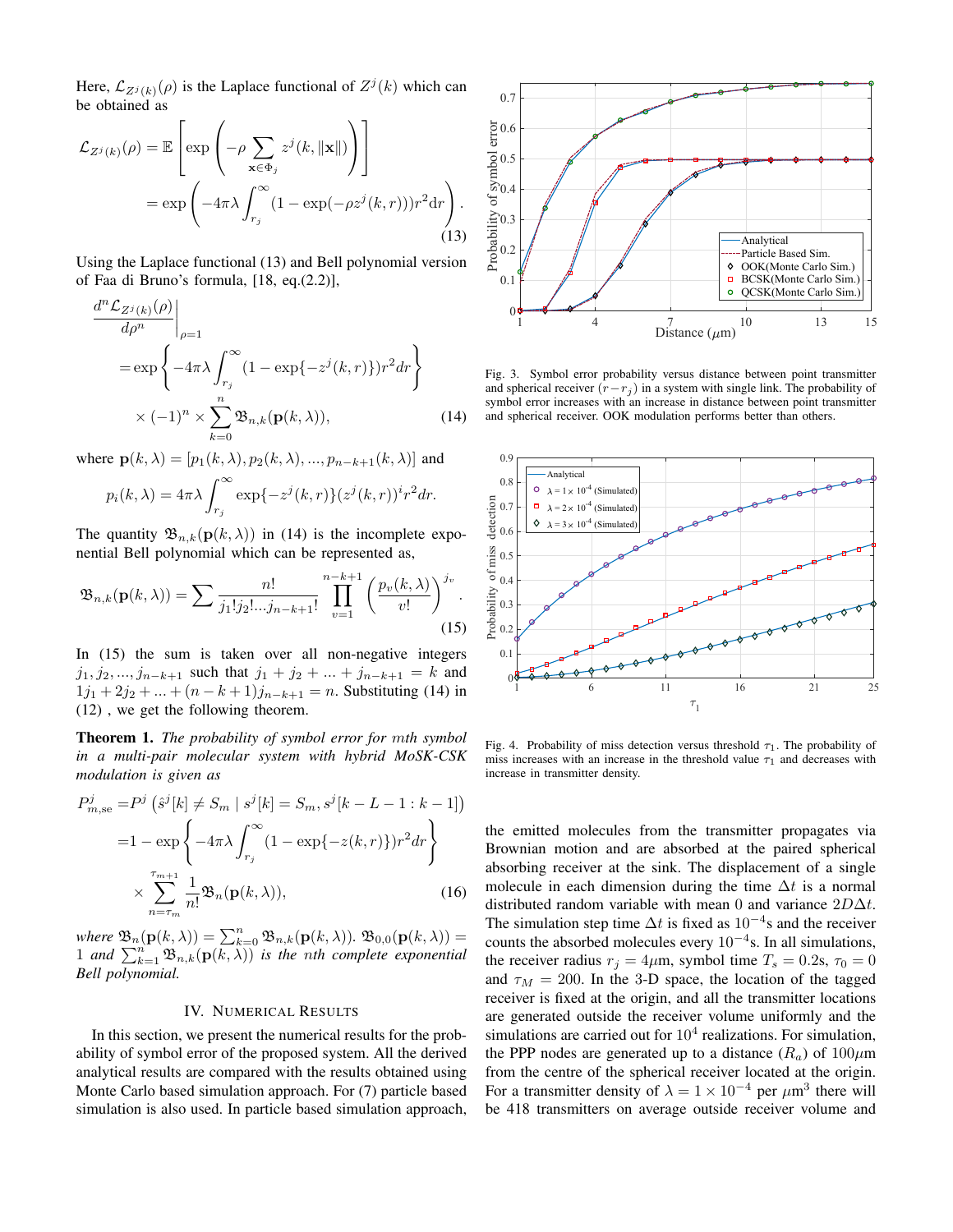inside the 3-D space of radius  $100 \mu$ m.

## *A. System with One Source and One Sink*

To analyze this system, we set  $D = 100 \times 10^{-12} \text{m}^2/\text{s}$  and  $\mu_d = 0$  s<sup>-1</sup> under the assumption that the molecules undergo diffusion without degradation. Fig. 3 shows the variation of the probability of symbol error at a spherical receiver with respect to the distance between the receiver surface and point transmitter. In Fig. 3, the symbol error rate (SER) performance of OOK, BCSK and QCSK are compared using (6) and (7). For OOK modulation, the number of molecules emitted by transmitter corresponding to symbol 0 and 1 is set as  $Q_0 = 0$ and  $Q_1 = 50$  with a central threshold value  $\tau_1 = 10$ . In the case of BCSK,  $Q_0 = 20$  and  $Q_1 = 80$  number of molecules are emitted corresponding to symbol 0 and 1 with a central threshold values  $\tau_1 = 30$  molecules. For QCSK the number of molecules emitted corresponding to symbols 00, 01, 10 and 11 are  $Q_0 = 0$ ,  $Q_1 = 20$ ,  $Q_2 = 40$  and  $Q_3 = 60$  with threshold values  $\tau_1 = 10$ ,  $\tau_2 = 20$  and  $\tau_3 = 40$  for detection at the receiver. The previous bits are set as 01010101 and the probability of symbol error is calculated for the next symbol considering the ISI effect of all the previous symbols. It can be clearly observed in Fig. 3 that the symbol error rate is less for OOK since it emits no molecules corresponding to bit 0 and thus ISI is less. The QCSK has higher symbol error rate due to more molecules in medium which results ISI and also the gap between threshold levels is less.

### *B. System with Multiple Sources and One Sink*

To analyze the system with multiple multiple sources, we further set  $D = 100 \times 10^{-12} \text{m}^2/\text{s}$  and  $\mu_d = 0 \text{ s}^{-1}$ . Fig. 4 shows the probability of miss detection (i.e., the probability of decoding 0 conditioned on the fact that bit 1 was sent) versus the detection threshold  $\tau_1$ . Without considering molecular degradation,  $Q_1 = 50$  number of molecules are emitted from the paired transmitter and other interfering point transmitters using OOK. Since all the transmitters are sending bit 1 and ISI is absent, with the increase in transmitter density the number of molecules reaching the receiver during that time instant increases. Thus the chance of net number of molecules crossing the threshold value  $\tau_1$  increases and the error performance improves with transmitter density.

Fig. 5 plot the symbol error probability of OOK and BCSK modulation with respect to decision threshold  $\tau_1$  considering (i) without molecular degradation, i.e.,  $\mu_d = 0$  s<sup>-1</sup> and (ii) molecular degradation with  $\mu_d = 1 \ s^{-1}$ . The transmitter density is  $\lambda = 1 \times 10^{-4}$  per  $\mu$ m<sup>3</sup> and diffusion coefficient is  $D = 100 \times 10^{-11}$  m<sup>2</sup>/s. The simulation is done by considering the number of molecules transmitted by the point transmitter are  $Q_0 = 0$  and  $Q_1 = 50$  corresponding to bits 0 and 1 for OOK modulation and  $Q_0 = 10$  and  $Q_1 = 50$  corresponding to bits 0 and 1 for BCSK modulation. Using (6) and (16), Fig. 5 is plotted by fixing previous symbol sequence as 010101010 and the probability of symbol error is calculated for arbitrary 10th symbol with channel memory length  $L = 5$ . As a result of molecular degradation, the molecules contributing



Fig. 5. Probability of symbol error versus threshold  $\tau_1$  for the detection of symbol 0 and 1. The symbol error reduces and then increases later with the increase in threshold value. Molecular degradation improves the system performance by reducing the symbol error probability.

ISI and the molecules from interfering transmitters located far away degrades and the amount of ISI and MUI reduces. So molecular degradation improves the performance of the system which is evident from Fig. 5. A careful trade-off between rate of molecular degradation and symbol time is required to avoid degradation of all molecules corresponding to current symbol before reaching the receiver. Also, OOK modulation performs better than BCSK modulation since number of molecules resulting ISI is lesser for OOK than BCSK.

## V. CONCLUSION

In this paper, we proposed a new hybrid modulation scheme for molecular communication systems where each source and sink BNMs has multiple transmitters and receivers. We developed an analytical framework to analyze a system containing multiple sources and one sink. The use of different molecule types in different transmitter-receiver links eliminates ILI and reduces MUI, which in turns improves the system performance. Assuming the random position of sources as HPPP outside the receiver volume, the analytical expression for the probability of symbol error under ISI and MUI is derived for 3-D space using stochastic geometry. Results are compared for different  $M$ -ary CSK modulation schemes with and without considering the effect of MUI and it agrees with corresponding simulation results. Future works will focus on suitable detection schemes for the proposed system which can improve the performance.

#### **REFERENCES**

- [1] N. Farsad, H. B. Yilmaz, A. Eckford, C.-B. Chae, and W. Guo, "A comprehensive survey of recent advancements in molecular communication," *IEEE Commun. Surveys Tuts.*, vol. 18, no. 3, pp. 1887–1919, 2016.
- [2] T. Nakano, A. W. Eckford, and T. Haraguchi, *Molecular communication*. Cambridge University Press, 2013.
- [3] M. S. Kuran, H. B. Yilmaz, T. Tugcu, and I. F. Akyildiz, "Modulation techniques for communication via diffusion in nanonetworks," in *Proc. ICC*, pp. 1–5, 2011.